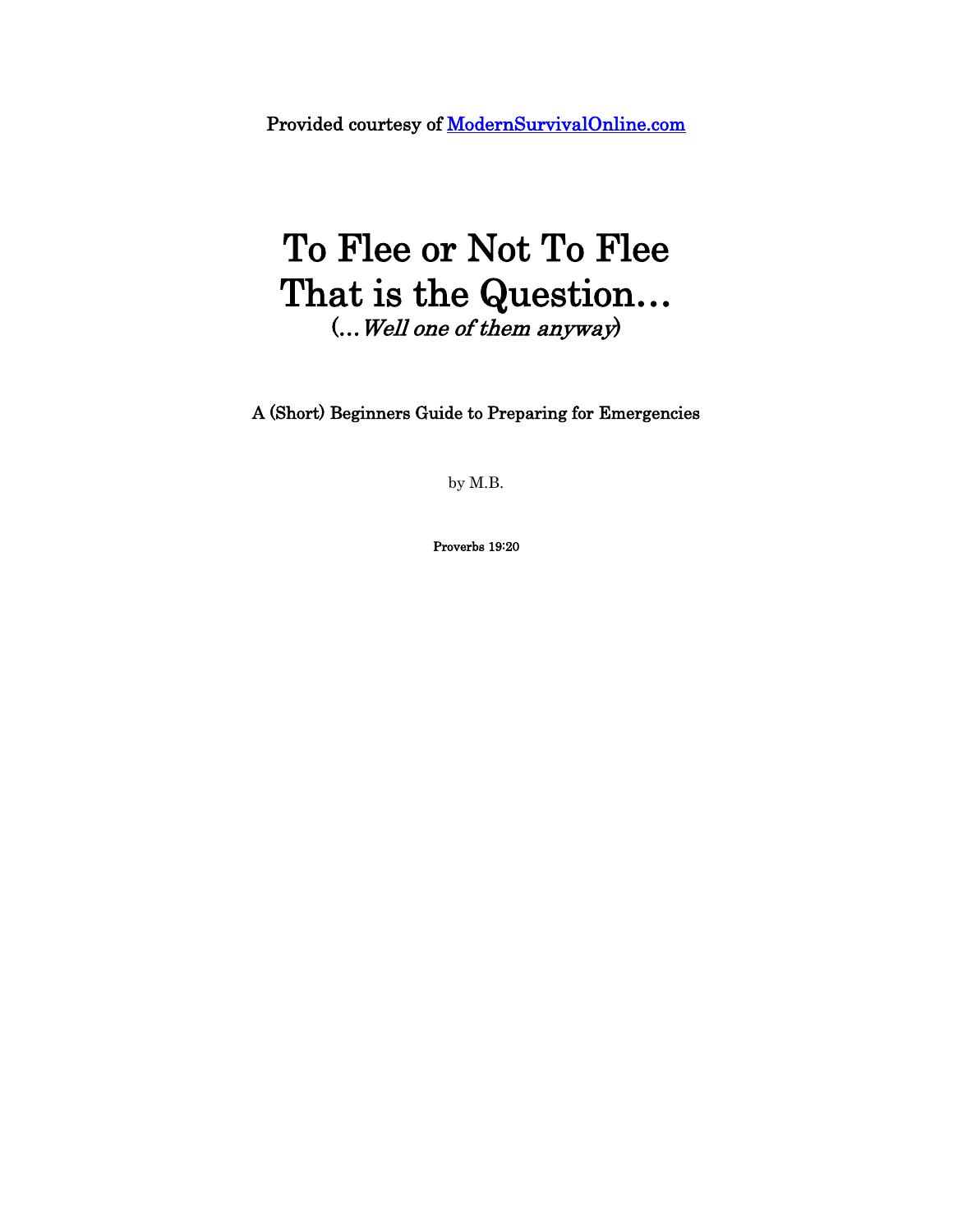# Introduction

 I would like to begin by saying that this is not intended to be a manual, doctrine or anything of the sort. It is not intended to incite fear, but to entice enlightenment. It is merely a guide (albeit an incomplete one) filled with thoughts and opinions to help put you on the path that will, in the event of an emergency, hopefully lead you to survival. Survival is possible but not guaranteed. Don't wait until the last minute to start thinking about it. Proper Preparation Prevents Poor Performance & Poor Preparation Prevents Proper Performance, 6 one way & half a dozen the other. That being said…

 The information presented herein reflects the author's individual beliefs & experience. The information in this booklet should therefore be used for guidance only and approached with caution. The author, nor publisher, or distributors assume any responsibility for the use, misuse or abuse of information contained in this booklet. Enjoy & Good Luck!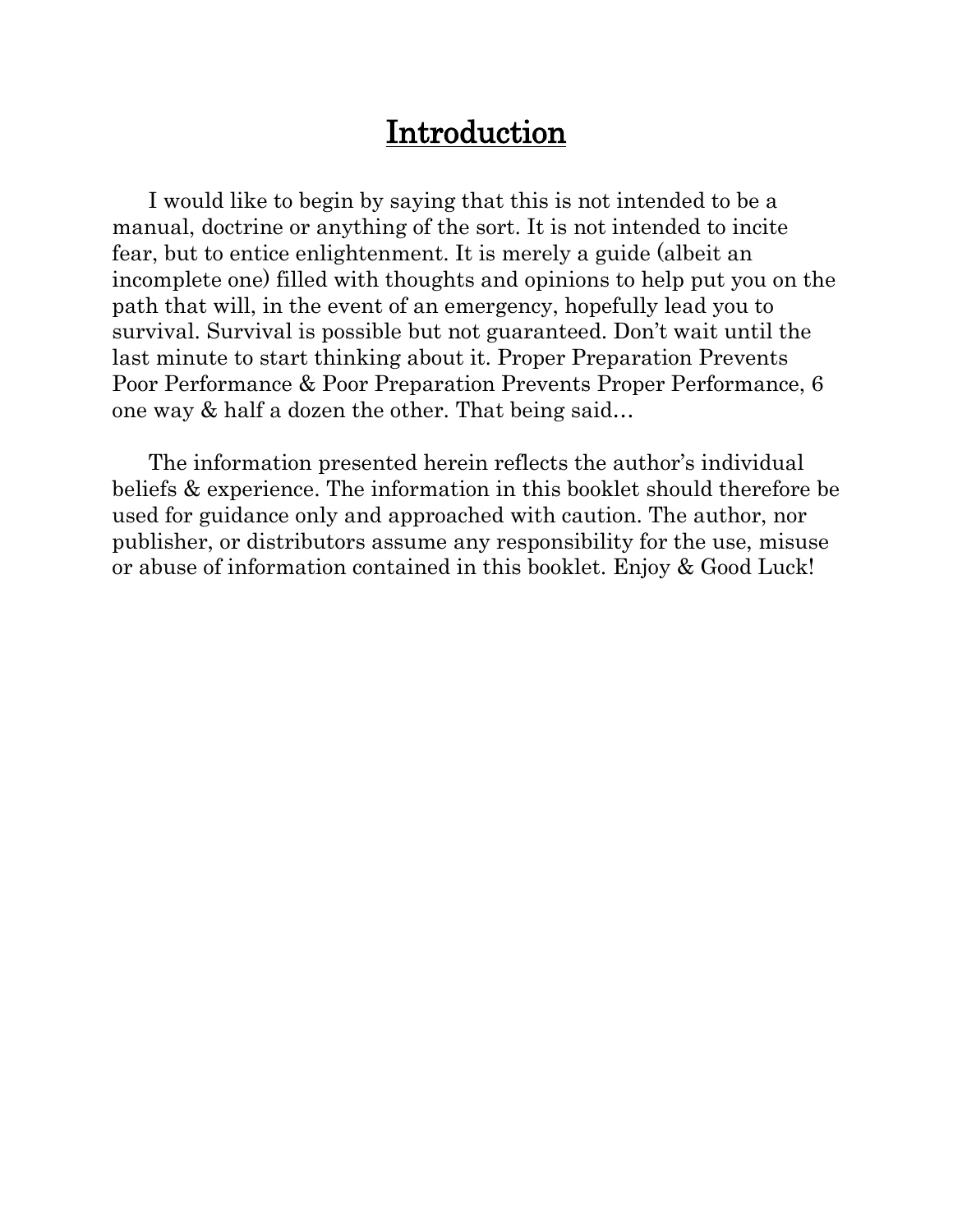**Who? Who's causing it? (Civilians, Govt., Law Enforcement, Nature or other?)**

- **What? What is happening?**
- **Where? Where is it happening?**

 **How far from us?**

 **Where is it headed?**

 **Where will we go?**

**When? When will it reach us?** 

 **When do we have to evacuate by?**

 **When will we go?**

**How? How bad is it on a scale of 1 – 5? (1 being minor i.e. a 3 hr power outage; 5 would be something that requires the National Guard)**

 **How safe is it to stay or go?**

 **How will we go (walk, drive, etc)?**

**Possible problems for our area (not in order of importance):** 

- **1. Tornado**
- **2. Riots/Civil Unrest**
- **3. Flood**
- **4. Excessive snow**
- **5. Extreme temps**
- **6. Fire**
- **7. Loss of power/heat**
- **8. Other**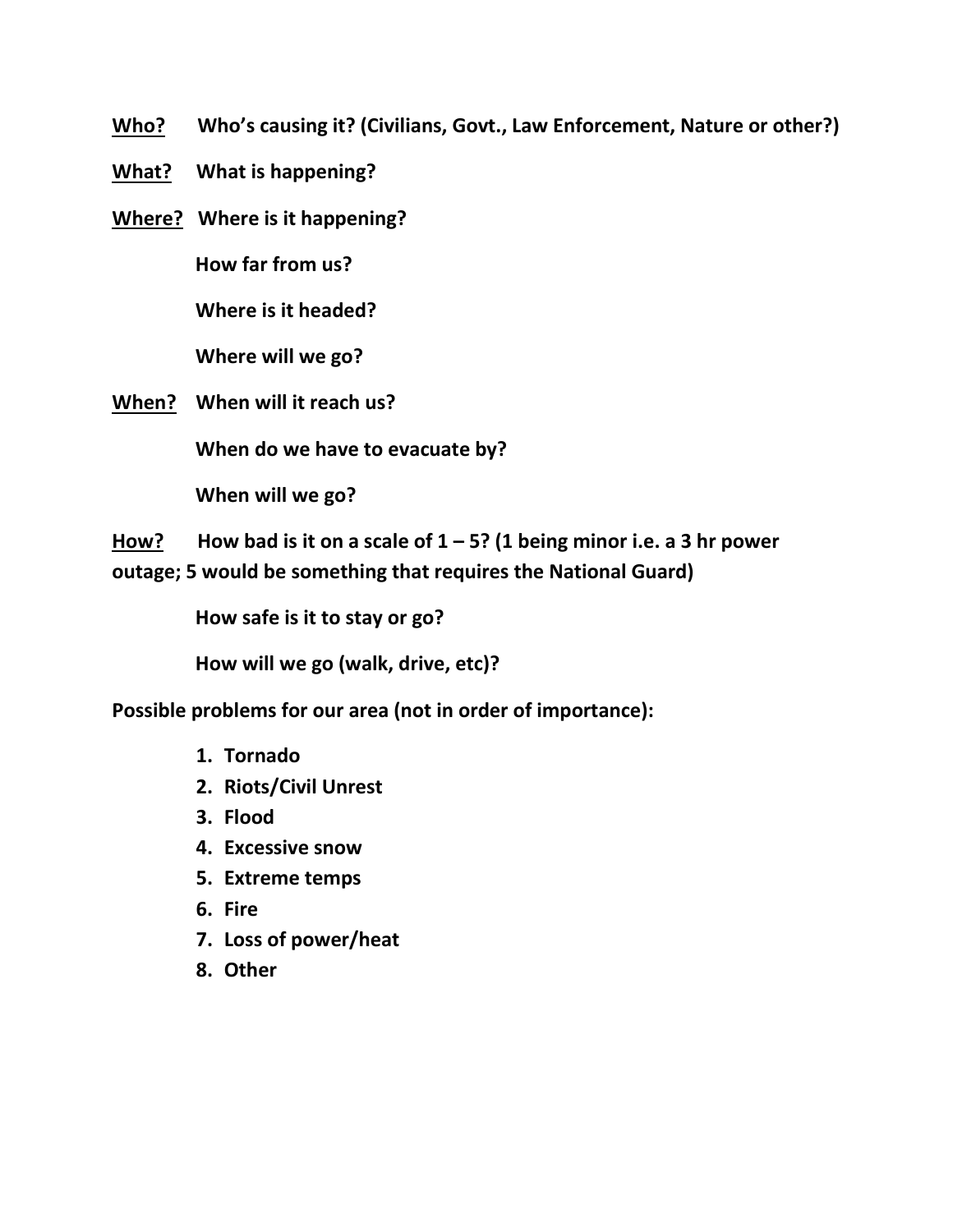*Who* **- If the 'who' is NATURE (tornado, flood, extreme temps, etc.), driving**  *may not* **be an option. You will have to use your best judgment.**

 **If the 'who' is MAN (riots, govt., police, etc.), driving** *will not* **be an option unless we leave before we can't. The reason driving will not be an option is because authorities have a "Containment First" attitude so movement will be restricted if they have "control". On the other hand, if it is the rebels & dissidents that have control of the streets you may not want to be in said streets. Contemplate how unfortunate it would be to get trapped in the middle of a riot in your car. Recall if you can the L.A. riots (1992) after the acquittal of the officers who were video taped beating Rodney King & the unfortunate subsequent beating of Reginald Denny by civilians, we must plan accordingly for footwear.** 

 **Sturdy, waterproof, steel toed, comfortable, shoes are a good option. Remember to pack extra shoe laces in your bag. Thick cotton socks will help to cushion your feet, however if it's cold out you may want to have some wool socks. Be sure to pack at least 3 pairs. If you're walking in wet (nature), you will need dry socks. If you are walking in dry (man) you may need the extra cushioning. Socks can also be filled with rocks, loose change or many other things and be used as a Self Defense weapon. A few pairs of new woman's pantyhose can be helpful as well. Insoles would be a good investment too. Also consider chafing from pants and pack at least one extra belt.** 

 *What* **- If the 'what' is nature, we will most likely "Bug In". That is of course unless the Nature involves something that means an evacuation. That means we need a way to have heat, water and food and light. There are also some other things that are equally important.**

> **1. Candles can be helpful to have. They provide light and heat and they don't require gas or batteries. Be advised you'll need a lot more candles than you think to create sufficient light & warmth. You've been warned. Obviously we need candle holders. Safety first-there's kids in the house. Don't forget Matches! That doesn't mean you shouldn't get flashlights and a lantern as well, they have**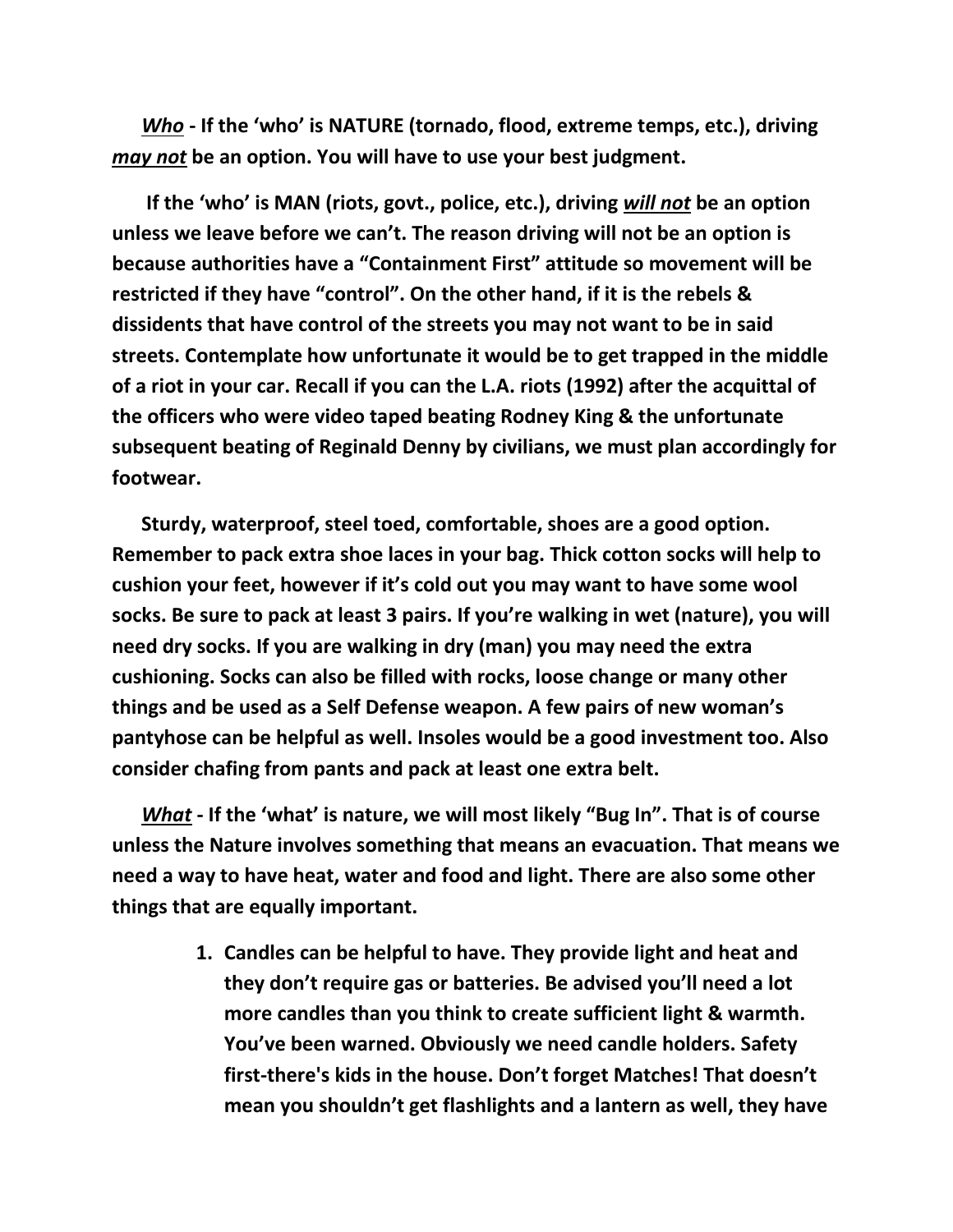**their place. A hand crank flashlight/emergency radio is good to have. Do you have a flashlight by your bed?**

- **2. We need to stock up on water. We use water to cook, clean, flush and almost everything else.** *We can never have enough Water!*
- **3. Food is difficult. We need food that is 'just add water'. Cooking with no power in an apartment means NO FIRE – YES FLAME. Sterno -get some! Also consider what you eat and what you** *won't be able to eat or store***. No power = no fridge. Some suggestions (other than PB & J, tuna, oatmeal) are instant coffee, ramen/cup o noodles, crackers, granola bars, etc. Don't underestimate the power of a nice cup of hot chocolate. Military food rations or M.R.E.'s are good to get of course, but those can get kind of pricey so….? Consider everyone's nutritional needs and chewing ability as well. Powdered milk, cheese, eggs, instant potatoes, etc. could come in very handy. Canned food always. Be sure to get at least 2 manual can openers and 2 bottle opener types: Hot sauce, salt, baking soda & powder, vinegar, various spices, etc. Some vitamins or other sort of supplement would be a nice addition to your supplies. (How much food you store depends on your individual needs. My feelings are that you should have a minimum of 1 week worth of everyday food & 1 week of emergency food & supplies if possible). (Gen. 41:34-36; Prov. 6:6-8)**
- **4. Batteries, blankets, Toilet Paper (You can never have too much of this either), paper plates, plastic cups, utensils.**
- **5. Information getting abilities: Radio**
- **6. Extra batteries, light bulbs, etc.**
- **7. Don't forget to get at least one fire extinguisher for your home & vehicle!**
- **8. Entertainment (Cards, games, kid's toys) is more important than you think.**

**Note: I reference the kids several times but in those areas you can feel free to replace the kids with the pet, disabled, etc. if that applies to you instead.**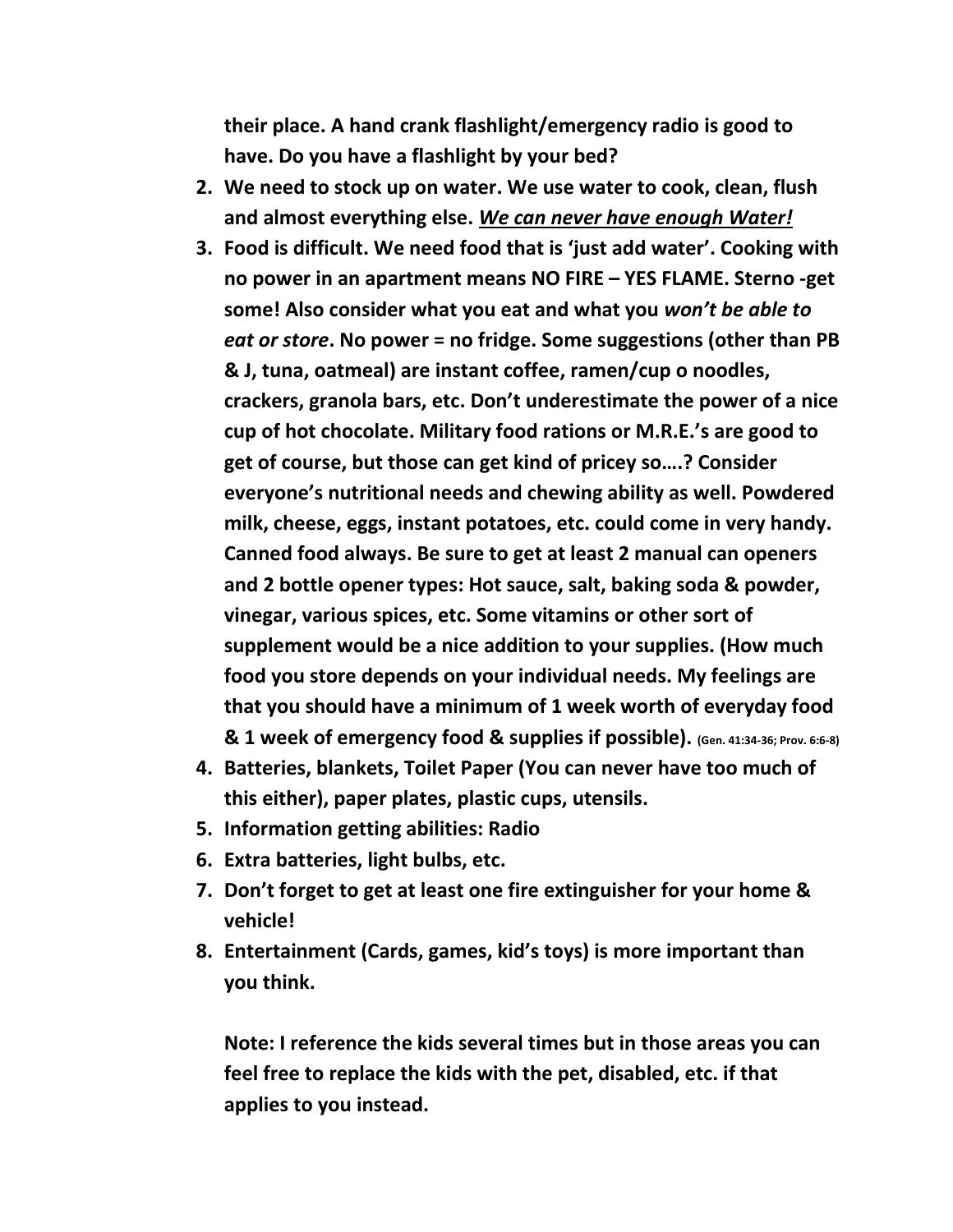**If the "what" is man it will depend on** *whom* **if we stay or if we go, but either way weapons are necessary. "Desperate people do desperate things" is true but incomplete. "Desperate people do desperate, mean, crazy, scary, horrible things" is a more accurate statement. Be prepared to run, hide, fight and possibly kill. Whatever weapons are chosen, make sure they CAN and DO work, be used and maintained. That includes your "Natural Weapons"; hands, feet, etc. Basic Self Defense should be learned by everyone, but it is just "basic". You may want to investigate some useful forms of Close Quarter or hand to hand combat as well, get fit.**

**Now onto some other weapons.**

 **Knives are good. They're quiet, concealable, never run out of ammo & are easy to maintain. However, an issue with knives is the proximity you have to be in to use them & stabbing a living being (animal or man) requires more nerve than most people imagine or have readily available. A good sword may also be worthy of consideration. Caution always, sharp shit shreds. 'Native American' weapons are a good choice. A double edged dagger, a tomahawk or hatchet & a bow and arrow (hunting) or modern crossbow may be helpful to have. Whatever weapons are chosen they must be USEABLE in every sense of the word. Also, remember you may be on foot so not too big, heavy or awkward or (depending on the situation) obvious. (Luke 22:36)**

 **Guns have their place as well. It is up to the reader to determine what best suits your personal situation. There are drawbacks to having guns. Not everyone is comfortable handling a gun & that may make them more of a danger. Some people might feel comfortable handling a gun, but not know how to properly shoot. They are also noisy & depending on the situation you may need to be stealthy. However, as I sit here editing this there are forces at work in America to disarm the citizens so this may not be an issue soon. Weapons should include pepper spray, this is a must! It can buy you precious seconds when you're being accosted by one, many or even animals. A tazer might be helpful too. It is important to remember that** *anything* **can be used as a weapon.**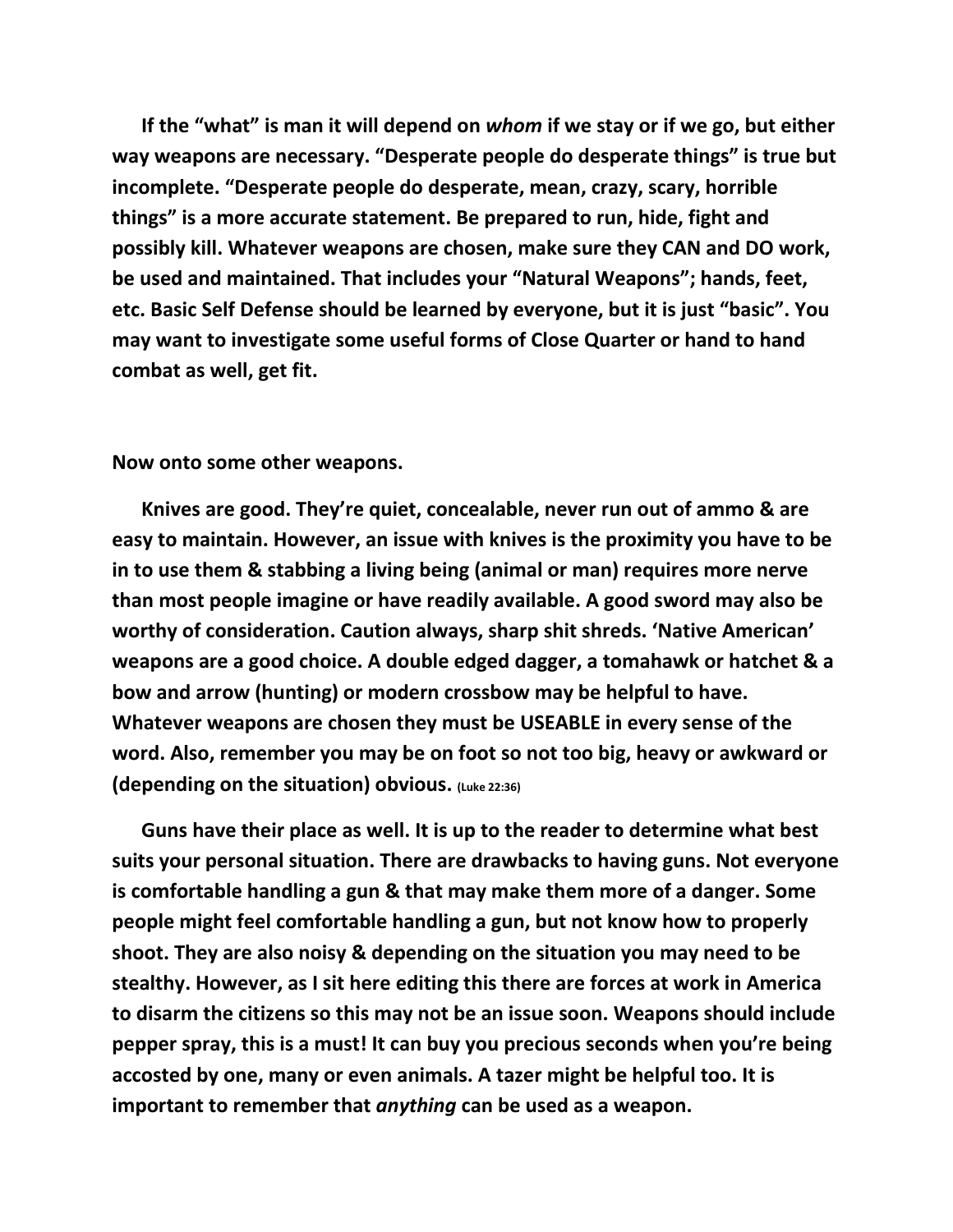**In any case remember, whatever weapons are chosen you have to know how to use them so practice, practice, practice. Let us not forget our greatest weapon either, our brain.**

 **About your brain, or more accurately your state of mind, keep on top of it. If you give some thought ahead of time, even briefly, to the psychological and physiological changes that everybody goes through during a crisis, you may be able to better prepare yourself for the inevitable brain fart brought on by the chaos. You will need to keep your wits about you & it's very difficult to learn critical thinking skills on the fly. Knowing how to remain calm, cool and collected under pressure is a useful skill to possess. Be sure to give adequate consideration to stress. Stress is natural & useful in the right doses, & you know what happens when there's too much so give some thought to relaxation, meditation & spirituality.**

 **I haven't afforded a lot of attention to First Aid because I assume that you already know how important even basic knowledge of first aid is. However, as with the self defense, it's just basic. Even a cursory glance at some "Ditch Medicine" or "Field Medic" type manuals would be helpful, IMHO. Also consider learning some not-so-common things like casting broken bones (including making your own cast) or stapling closed large wounds, starting an I.V., emergency child birth, suturing, etc.** 

 *Where -* **If the 'where' is close there may not be time to flee. Bug-In and fortification become priorities. If the 'where' is away from us but at some point we will have to leave anyway, driving** *may* **be an option. However, man-made catastrophes tend to spread quickly and the first casualties (after the initial wave) are usually people trying to flee. Another 'where' to consider is** *where will we wander?* **If we leave will we end up somewhere safer or probably not? If we have to leave it will most likely be to the wilderness, at least at first. (Wilderness refers to any place you may have to flee to that isn't home or predetermined refuge including the actual wilderness).**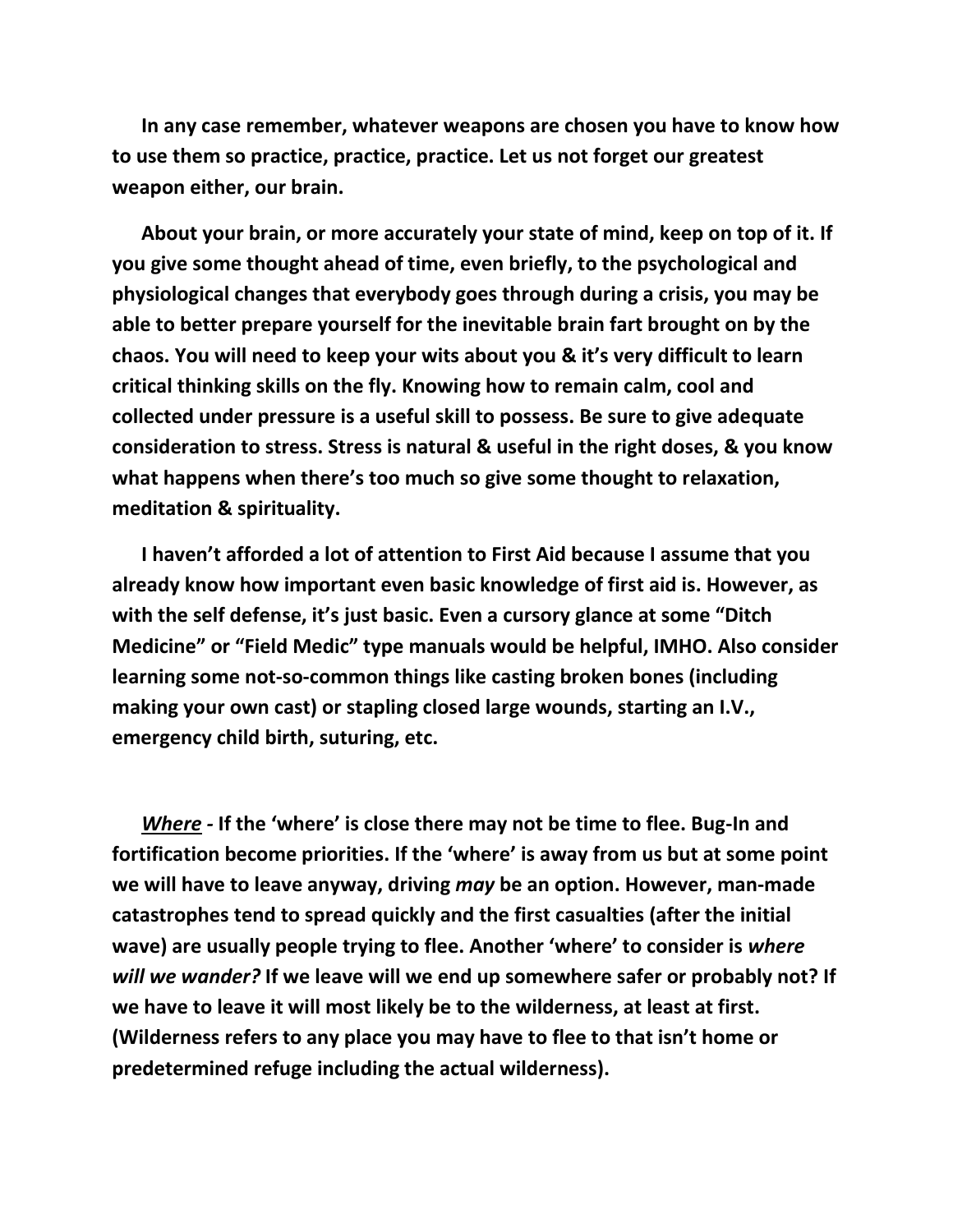**Plan accordingly to be on foot with kids, gear, etc. Remember that in times of crisis people flock to places they consider "safe". These places include but are not limited to police stations, fire houses, hospitals & churches. You may want to avoid these places unless** *carefully* **scavenging for supplies. Why? Because if you're not part of the solution you're part of the problem & these places will be quickly overwhelmed. Where do you go when there is nowhere you can go? You go nowhere. We need camping gear.**

 *When -* **Again, if the problem is too close to home we will go if there's time. If there is no time to leave OR we run the risk of getting "caught in the storm", we will stay. A radio is a good way to find out what's going on via "E.B.S." & can be instrumental in making those decisions. Make sure the radio has batteries and extra batteries. As previously mentioned a hand crank flashlight/radio would be a good investment. It should also be small, have good range and be able to pick up am & fm stations. On the subject of radios, the ability to communicate with others in your group is something to consider as well. If the power is out we can't charge our cell phones so we may want to get some walkie-talkies.** *When* **to leave cannot possibly be discussed without again mentioning the ability to leave by vehicle or not, remember that "just because you can, doesn't mean you should".**

 **Now seems like a good place to note that at some point in every disaster, catastrophe or calamity, the 'Who' & 'What' always end up being 'Man'. It's nice to imagine a world where love for your fellow man, kindness & humaneness are in everyone's heart, however that is not the reality. Humans can't even get along & be decent when things are calm. Some do sure, but certainly not enough to warrant carelessness on our part in assessing the threat other people** *will* **pose concerning our survival. So to reiterate- Desperate people do desperate, mean, crazy, scary, horrible things. Be prepared to run, hide, fight and possibly kill. (Exodus 22:2)**

 *How -* **How we go will depend on the 'Who' & 'What', meaning that will dictate if we'll be walking or driving. Within these options, however, are other things to consider.**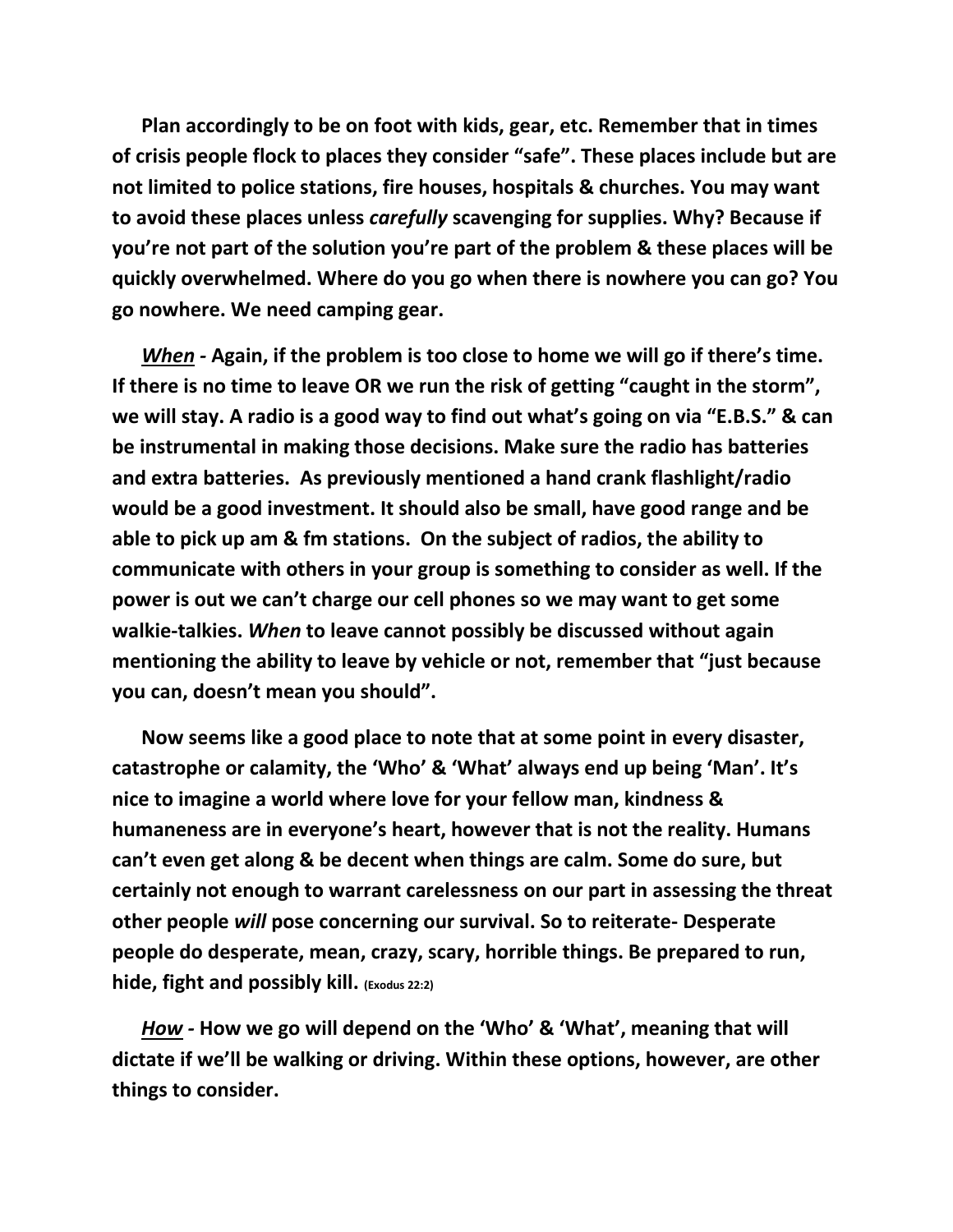**-If on foot how will we transport ourselves & our B.O.B.'s? The bags may become heavy and awkward after a while & we may be fatigued. Will the baby be in the stroller? Will it be best not to take the stroller? Sure it's good for carrying stuff, but it might make it more difficult to move quickly. What about the dog?**

**\*\*A statement concerning the 'bags'; make sure that they are durable & have room enough for the things you plan to put in them & of course that you can carry it. Waterproof backpacks would be cool, but if you can't get one, you can always just put everything in plastic baggies or perhaps even the 'space bag' things to protect them from the elements and whatnot.\*\***

**-If in the car how far will we be able to get, not just because the roads may be blocked, but what about the gas in the car. What about a flat tire? How about 2? Be aware that the car is made of metal. An obvious fact I know, but it carries certain dangers with it that some may not be aware of. This is evidenced by the fact that people still die trapped in their car in extreme weather temps & situations. In the summer the car can act like an oven and in the winter a freezer, so when you load your car up, (hopefully before something happens), put extra water in during the summer & extra blankets (& water) in the winter.**

 **Whether in the car or on foot, another How to consider is "How will we get where we're going"? That means what direction or route. Plan Ahead. Discuss & Scout (if possible) main and alternate escape routes for in car & on foot.** 

 **I spoke earlier about avoiding police and fire stations, hospitals and churches unless scavenging (or procuring or foraging). You can't do it if you don't know where they are. Be sure to include locations and distance to these places when you finalize your route plans.**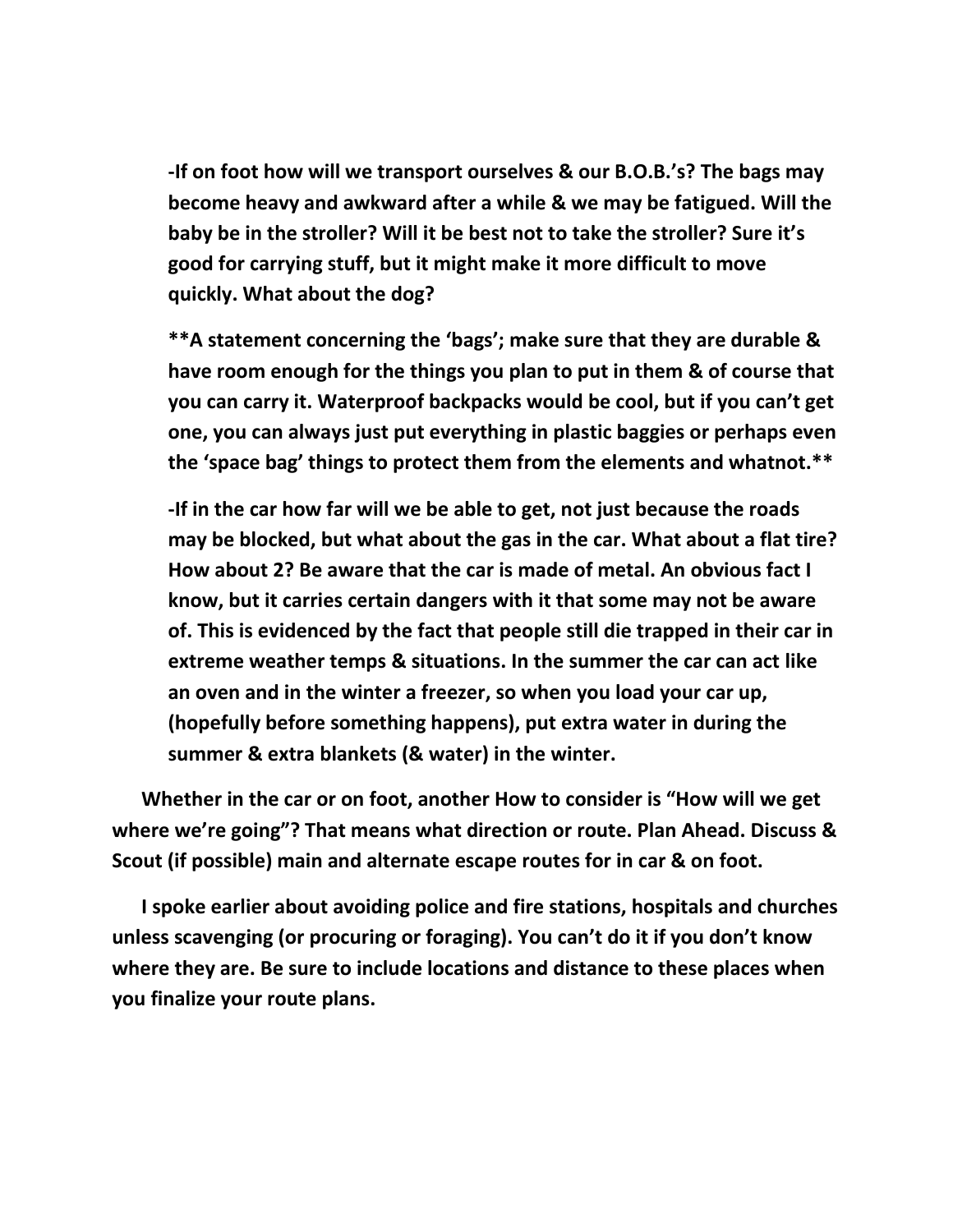*Where -* **Where will we meet if separated** *before***,** *during* **and** *after* **an event? A minimum of two Rendezvous Points (R.P.'s) per time period would be good (a main & an alternate), remember that it's always a good idea to have a backup plan. So 2 places to meet before an event (if we've been warned through the Emergency System), 2 for during the event (if we're able to travel) and 2 for after the event (in case we were never able to meet up before or during).**

 *How* **- How will we let the other know if we are at or have been at predetermined location? A mark or sign of some sort would be good to figure out & agree upon. Some suggestions are:**

**1. = Here**

**2. = Came-Left**

### **SAFE:**

**Color –WHITE** *OR* **GREEN (This could be a piece of cloth or something hung outside)**

**Mark- Plus sign (+)** *OR* **Up Arrow** 

#### **UNSAFE:**

**Color-BLACK** *OR* **RED**

**Mark- Minus sign (-)** *OR* **Down Arrow**

**Safe and unsafe refer to the conditions at the rendezvous point.**

**Came-left = Assume the conditions are unsafe and move on to the next R.P. If location is marked unsafe & abandoned, a double arrow pointing which direction we went in should be used as well.**

**Remember to just keep it simple.**

**How long to wait for arrival of others? It may depend on when separated. Take into consideration terrain, resistance, load, etc. However, if you are at an R.P. & safe just stay put if you can & wait.**

**\*\*\*\*\*\*\*\*\*\*\*\*\*\*\*\*\*\*\*\*\*\*\*\*\*\*\*\*\*\*\*\*\*\*\*\*\*\*\*\*\*\*\*\*\*\*\*\*\*\*\*\*\*\*\*\*\*\*\*\*\*\*\*\*\*\*\***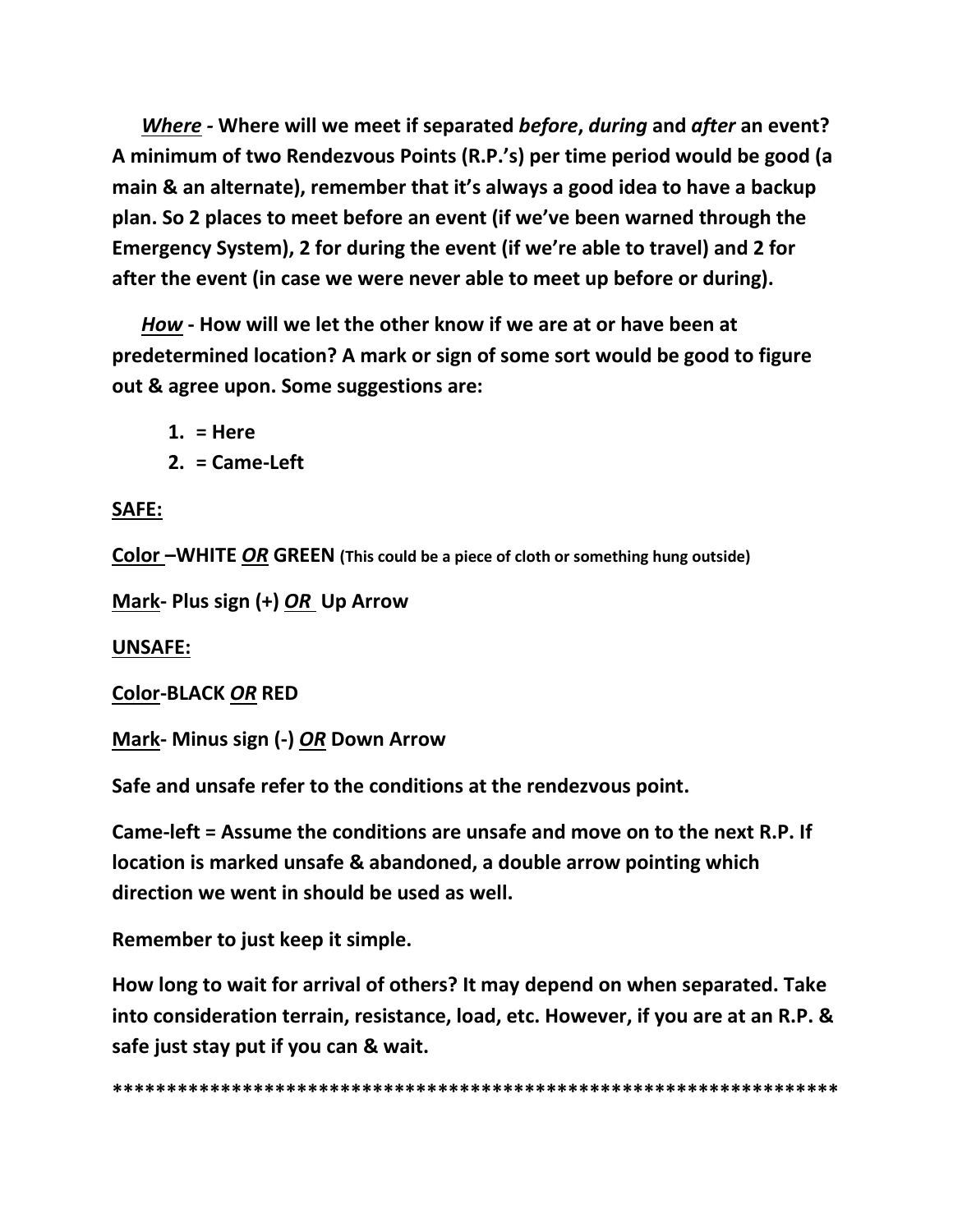**Again I say: Consider that no matter what the event starts out as; at some point the immediate threat will be MAN in some form, i.e. looters, military, police, desperate people, etc. Be prepared.**

 **Since I mentioned looters I will discuss a large group of people to be aware of & they are the "have not's". When the SHTF, the "have not's" can become the "haves" quickly and they know that. Be prepared for them to seize their opportunity. Proper preparation can help you avoid being in their line of sight. Imagine that there is a catastrophe. Everyone who isn't prepared will be rushing to the store to get supplies. Stores will be quickly overrun & supplies will be rapidly depleted. Lazy, broke or "prudent" individuals may be waiting for someone to do their shopping for them. I'm just sayin'.**

**\*\* The "Have-nots" should not be confused with the "Unprepared". The unprepared will be looking for help the have-nots will be looking for victims. \*\***

**P.P.P.P.P.**

#### **Other clothing:**

 **Long johns are always good to have no matter what the season. It can get chilly at night. You should have a good pair of pants with multiple pockets in your bag. Carpenter type work jeans or military clothing would be good. Perhaps a trip to a surplus store would be a good idea.**

 **Gloves - 1 pair of 'work' (cut resistant) and 1 pair 'warm'. Make sure that they fit & that you can still use your fingers and such. Mechanics gloves are a good choice for work gloves, a pair of insulated leather gloves might be good for the warm ones. However some research has shown that wearing gloves that are too tight can prevent you from retaining maximum heat. One or two pairs of 'brownies' in your bag would be a good idea too. They can be used for extra insulation if it's really cold outside or just as extra gloves in case yours get wet.**

 **Hats - 1 wool cap, preferably a ski mask, thick enough to keep your face warm & 1 baseball hat (hat with a bill).**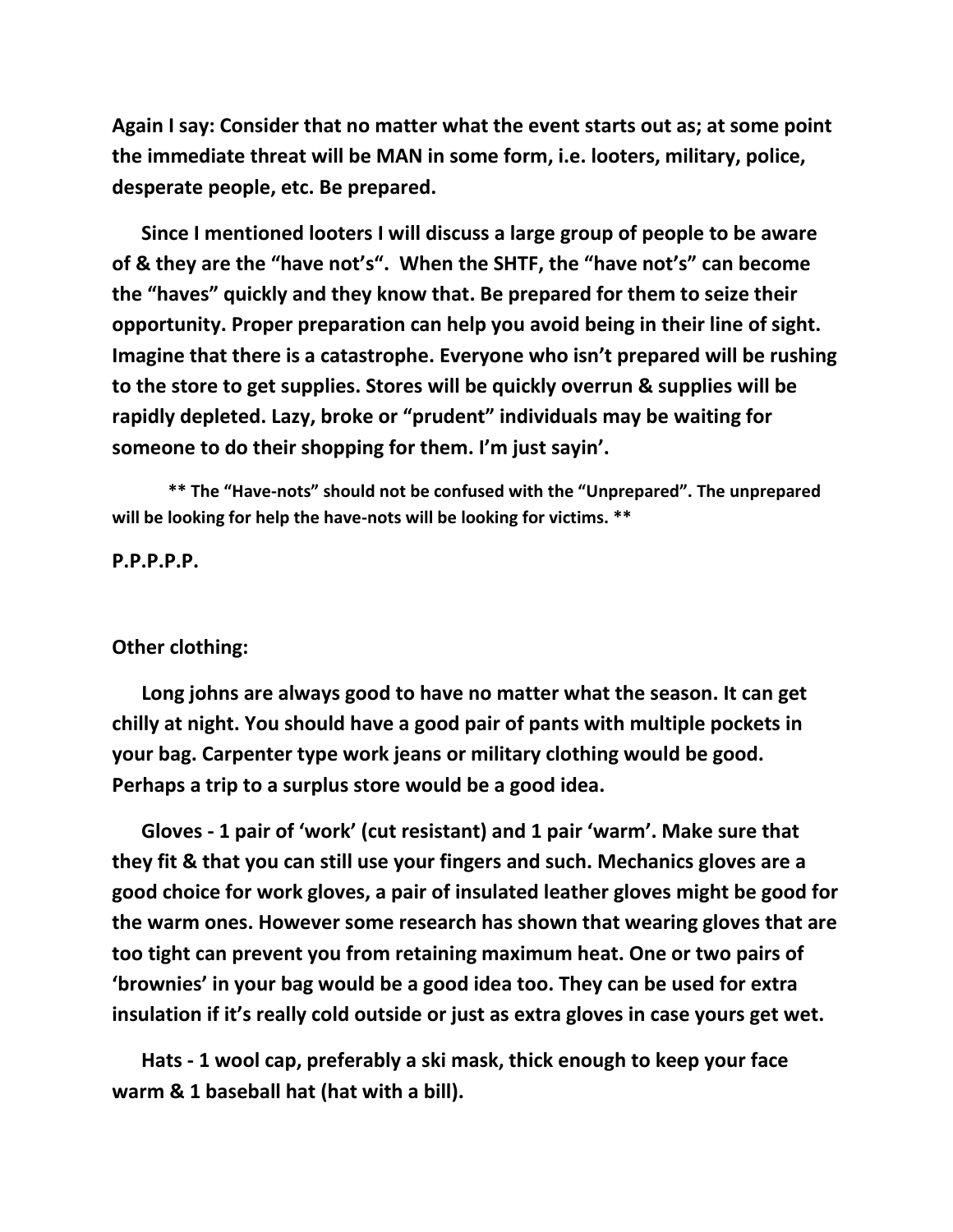**Shirts - 1 long sleeved 'polo' type shirt 1 short sleeved & 2 t-shirts or tanktops.** 

 **Coats - It depends on the climate. However a good poncho is a good investment. It can be used for many different things in or out.**

 **Consider moccasins for additional footwear. A sturdy pair of shatter resistant sunglasses could be useful too. Do you wear prescription glasses or contacts? That's something to think about.**

 **Have you considered Chap Stick, nail clippers, toothpicks (the kind w/ the floss thingy), cleaning your ears, body, mouth, hair? What about headaches, diarrhea, athletes' foot, blisters? Or bugs, allergies, sunburn, windburn, infections, disinfecting, hemorrhoids? Are you a smoker? Do you have special needs or habits that you may not be able to get properly addressed in a timely manner due to the incident? Don't forget about a first aid kit.**

 *Where* **- If we have to go on foot and we make it to the wilderness, how will we survive? We have to be able to make Shelter and Fire, get Food and Water and SECURE ourselves. I say again: you need camping gear. A good tent, some good sleeping bags and a pad are a good place to start.** *How* **will you make fire? Having a disposable lighter & some matches would be helpful. Dryer lint makes excellent tinder for making fire by the way. A flint (fire starting thingy) may help too. Don't forget about wood. How will you cut it to make a fire? Consider a 'cable saw'. Also do you know how to start a fire that's not in a fireplace or the grill? Another useful item is a "Leatherman" type multi-tool thingy.** *Where* **will we find food? Do you know how to fish? Do you know how to catch clean & cook a squirrel? How about a rabbit or snake? I mention these things because they like the wilderness too & you may be more comfortable with that than say a road-kill sandwich. Plus, they're small & easier to catch, kill and clean than a deer. These may seem like unnecessary skills to possess, but being hungry-***truly*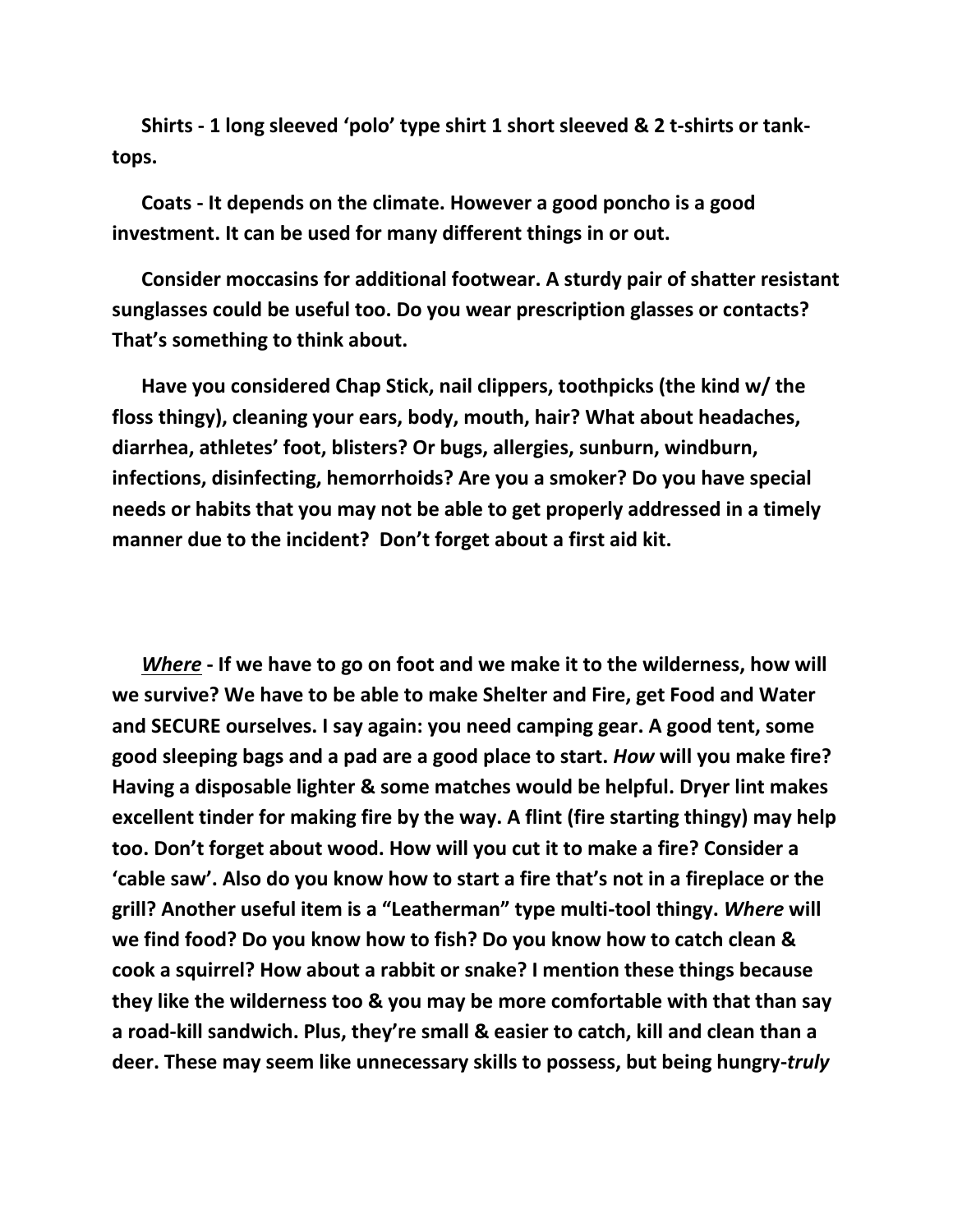*hungry***-sucks. Knowing how to feed yourself & loved ones in any situation is a good way to go. So where will you find food & water, shelter & peace of mind?** 

 **Speaking of easier to catch, have you considered that based on the type of emergency there might not be any animals to catch? Do you know how to forage for wild plants, etc.? Yes even if you live in the city you can forage. You can also dumpster dive. It's not ideal, but may be necessary. Where and how will you find water? When we find it how will we disinfect it or carry it? A good metal canteen is necessary.**

 **Remember that water is invaluable. Inside or outside you should be aware of how to obtain water in an emergency. Consider also the possibility of the water supply being contaminated. In winter getting water may be easier than getting food, (you can melt snow & drink it. Don't eat snow in place of drinking water it's not the same), in summer it may be reversed.** 

 **Security (what you will be able to set up at camp) depends on the situation. Personal security should** *never* **be lacking. Keep your weapons with you at ALL TIMES, starting right now.**

**Really, go get something or learn to fight.**

 *Nothing can guarantee your survival.* **Capisci? Entiende? Wakari-masu? Verstehst du? Do you understand?** *Do not ever Underestimate others or Overestimate yourself***.**

 **That being said, you should probably examine the probability of self survival. It's kinda low. The reason the probability is low is because survival is hard. That doesn't mean it can't be done though. Lots of people (prepared & unprepared) do it all over the world every day. Our ancestors did it, if they hadn't we wouldn't be here. Can you do it? Regardless of your answer, I urge you to test yourself and those who plan to try to survive with you. Test your ability to communicate & coordinate with each other in the middle of an emergency. One good way to test everyone is to have someone outside of the group or family come to your house & set the alarm on a phone or clock & hide it. Have them set it for an off hour & loud, preferably during the "best rest" hours, and try to**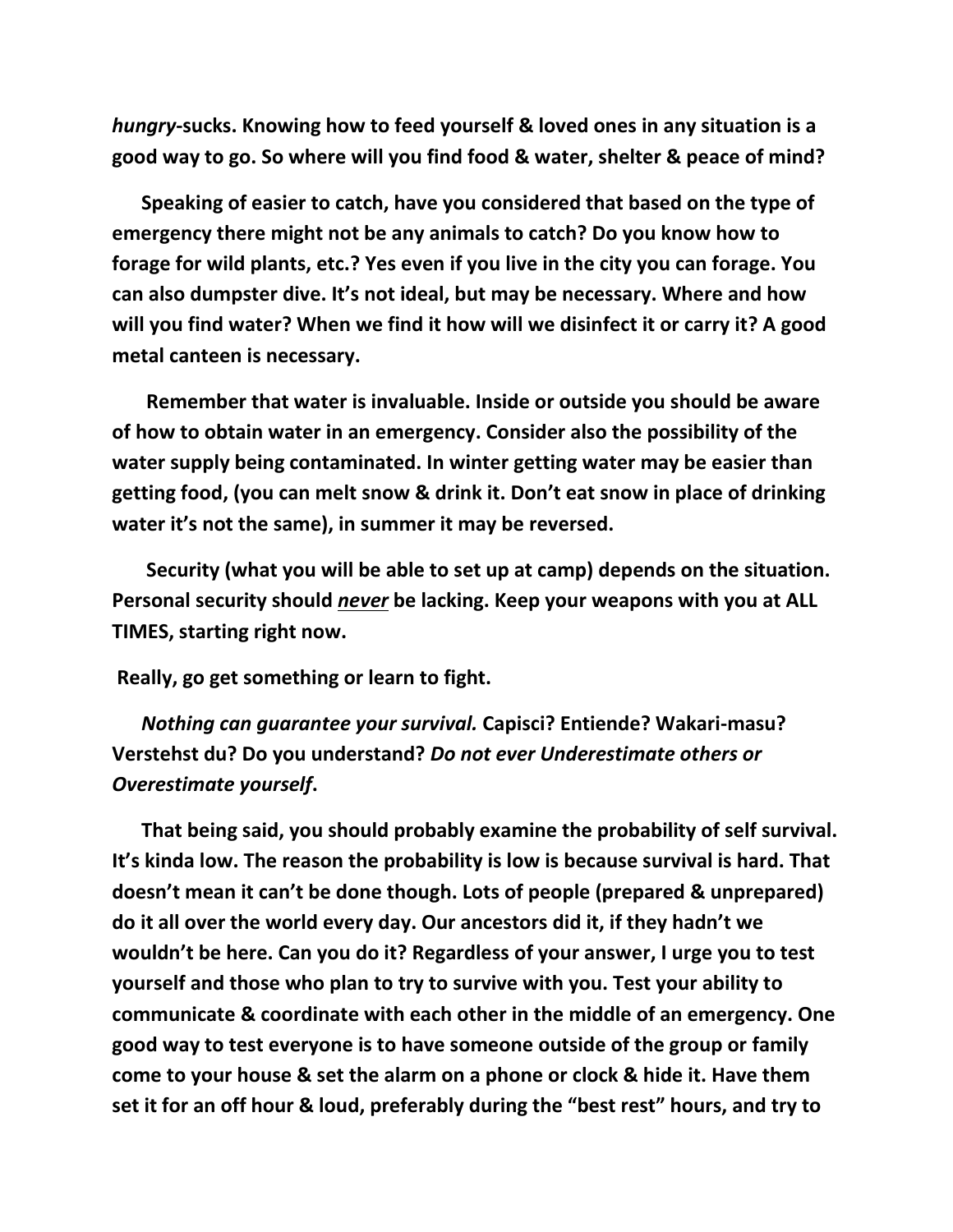**find it. If nothing else, you will gain some valuable insight as to how difficult it is to function at 2 a.m. while you're half asleep & startled. Another is to try going for a day or even a weekend without turning on the power or water & living using bottled water, canned food and candles. This exercise should also include**  *not* **flushing. If you know that you're not ready to get ready, you need to ask yourself these questions:**

- *Do I want to survive?* **If you aren't willing to do the things necessary for the** *preparation* **of your survival, how do you imagine you'll fair when it counts?**
- *Can you provide the same things during and after a crisis that you work so hard to have and to hold now?* **I mean the basics, food and water, heat, light, shelter, security = peace of mind.**
- *Does it even matter?* **Are you going to try self survival or will you do like countless other victims and content yourself with the illusion that "someone's coming to save us"? It's an illusion because "they" don't have the resources, or the desire, to save everyone & "they" may be busy trying to save themselves. \*Be careful who you accept help from. Once they start giving it they may continue to give it whether you want it or not and you can quote me on this: "Wearing a cape doesn't make you a hero". Also be mindful of who you give help to. Remember that no good deed goes unpunished.**

 **Consider also the extent of your survival, by which I mean - how long can you run for your life or suffer through whatever may be going on before you just can't do it anymore? No one really knows what they're capable of until they are actually in a situation so once again:** *Do not ever Underestimate others or Overestimate yourself***. Also, is survival all there is? Not usually. Initially yes the only goal is to survive, but surviving without the will power, stamina, etc. to**  *thrive* **is somewhat pointless.**

 **Whichever way you decide to go, you owe it to yourself and your loved ones to try to garner as much information as possible relating to your chosen course**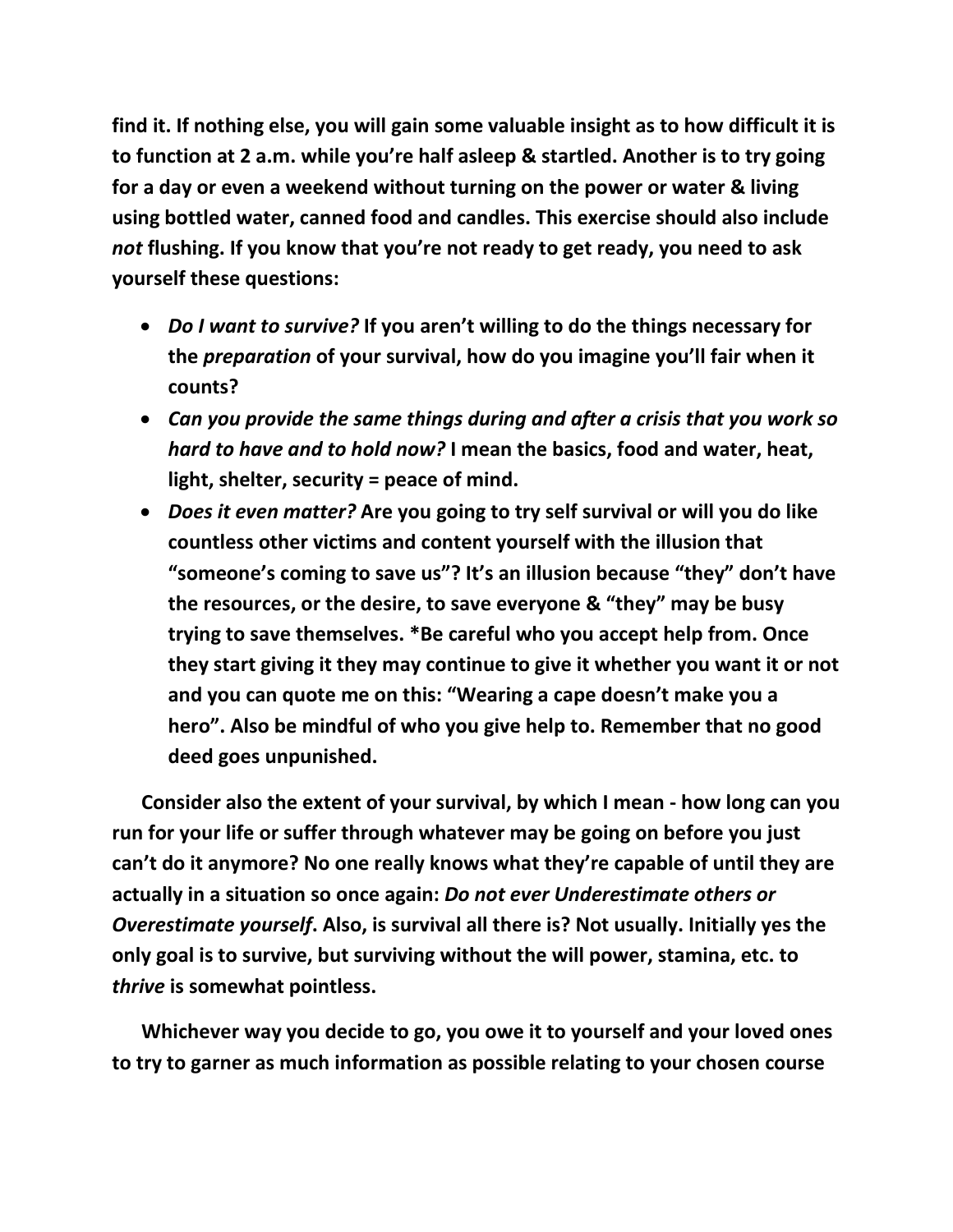**of action. Ask the internet; speak to a human, read a pamphlet or whatever. Just find out the answers to your questions.** 

 **You may also want to consider starting a type of network among your friends & family to assist each other in emergency situations. The more resources you have available the greater your chances for survival.**

 **This is a good spot to briefly discuss bartering. Bartering for life saving resources is a lot different than haggling over a used car or something at a garage sale. Give it some thought. You may want to have some extra – extra supplies on hand. You never know what you have that another may need & you never know what you have that another may want or may be willing to take. So I must remind you to be cautious who you give help to & barter with.** 

 **What about your children? Do they know how to get help in an emergency? Do they know how to evacuate the house or put out a fire? How about hiding & being quiet if there's a threat in the house? Can they use a flashlight? Do they have a bag packed? If it seems unreasonable to some to teach children such things, think about if you are absent or incapacitated? Your survival & theirs may depend on them one day. Do they know any first aid or self defense? Remember that if you are vulnerable your children are vulnerable. Teaching them the value of preparedness and survival now can give you both a great sense of confidence & may help minimize they're vulnerability & fear. It doesn't have to be a scary topic but they should understand the importance of it all and any associated dangers. This goes for the reluctant partner as well.**

 **Above all, be honest with yourself and loved ones. Is everyone on the same page & in the same book? What if I can't keep up? What if you can't? What happens when our supplies start running low? Do we strive, survive and die together? Or is self preservation the focus? Will we join the have-nots and look for victims or the unprepared and look for help? The answer is not as easily found as it may seem.**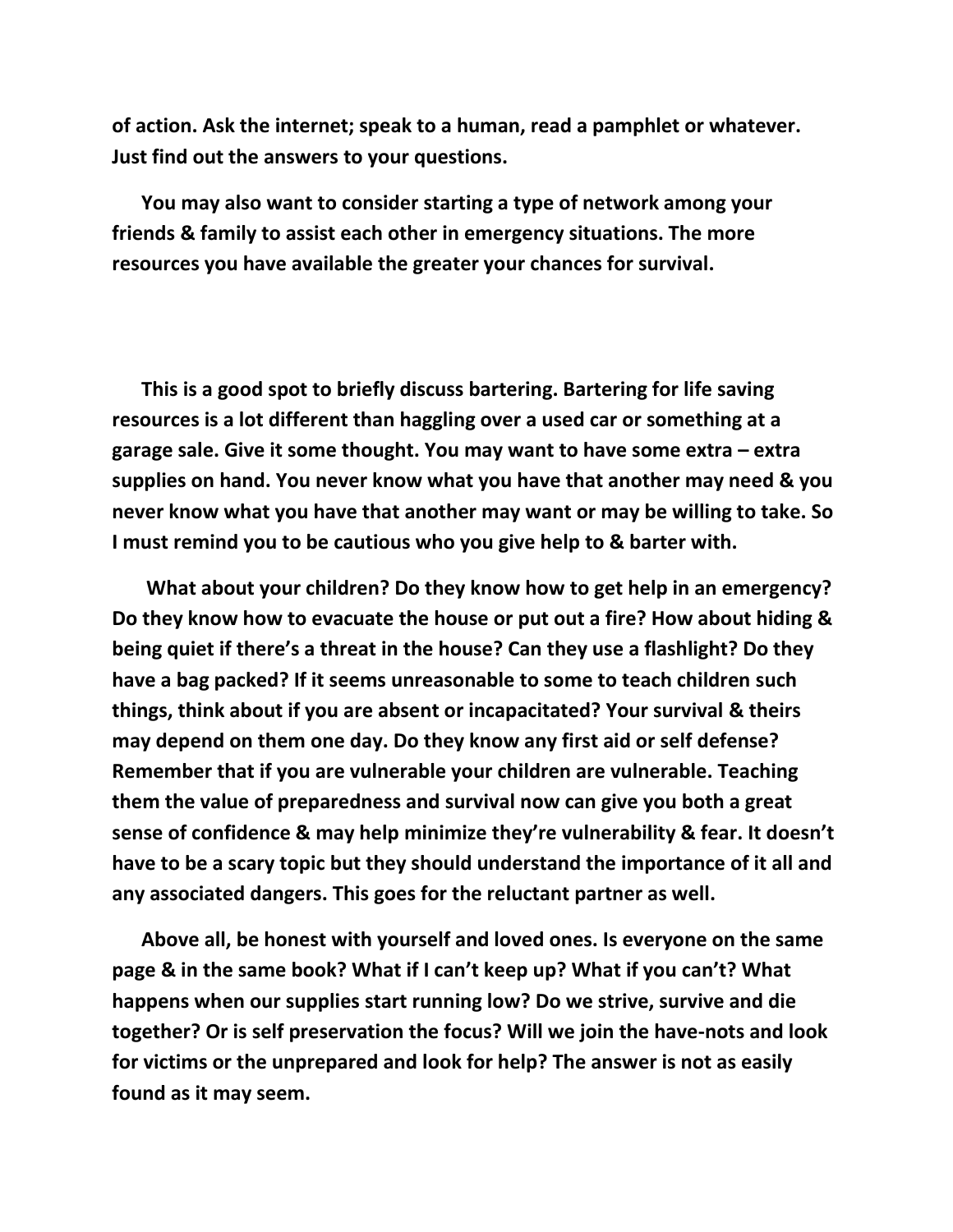### **Proper Preparation Prevents Poor Performance. If You Aren't Ready – Get Ready. If You Are Ready – Stay Ready. (Ecclesiastes 11:2)**

**A Tent or Tarp & Rope & a knowledge of making Wilderness Shelters = Never Homeless**

**A knowledge of Skinning Animals = Never Cold**

**A Fishing Line, a Bow & Arrow, a Knife & a knowledge of Foraging = Never Without Food**

**A knowledge of Butchering Animals & Foraging = Never Hungry**

**A knowledge of Sewing & Mending = Never Naked**

**A way to Purify Water = Never Thirsty**

**A knowledge of Fire Building = Never In The Dark**

**A knowledge of the Stars = Never Lost**

**A knowledge of Self Defense = Never Scared**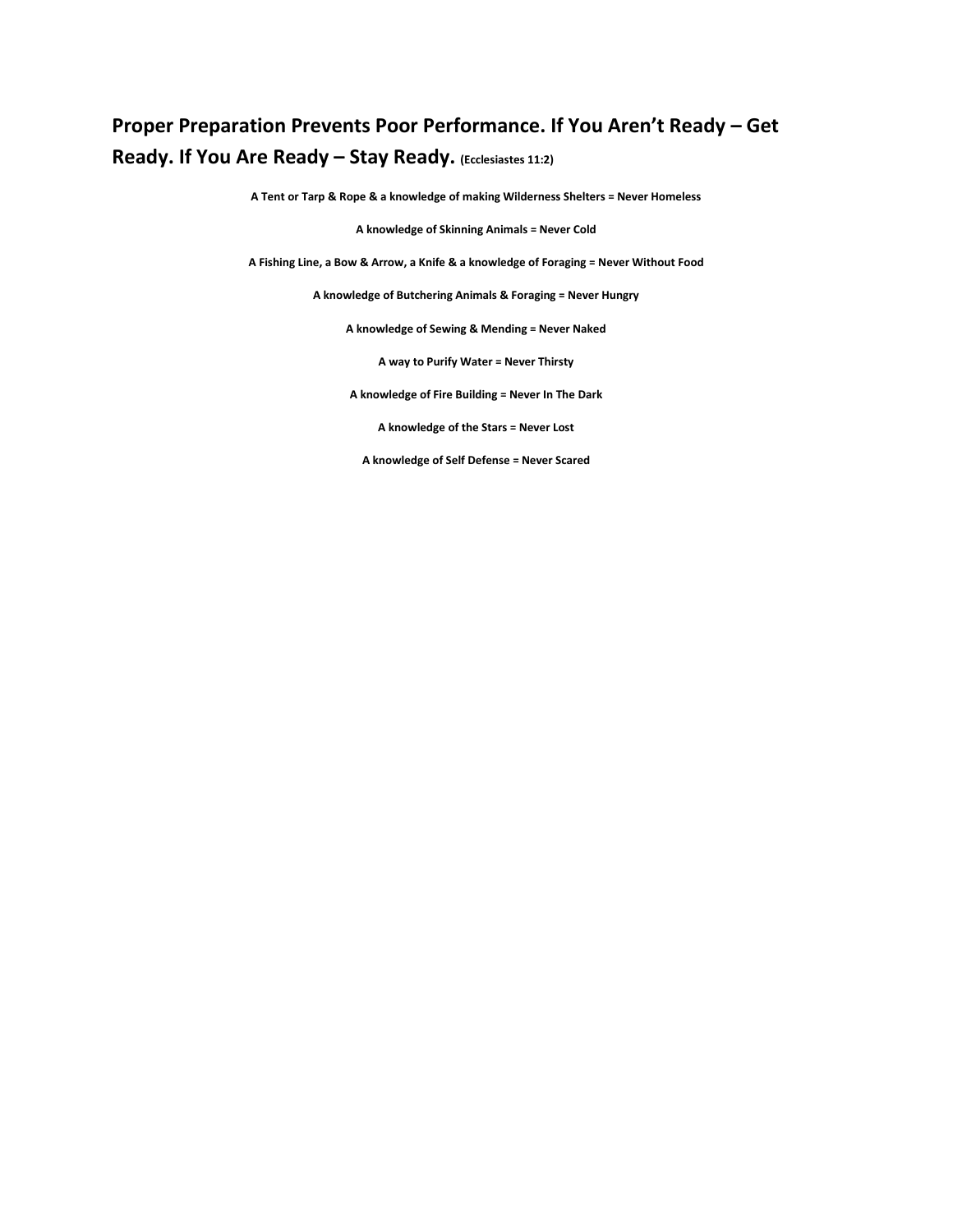#### **B.O.B. CLOTHING (Example)**

#### **Head**

- **1. Ski Mask**
- **2. Ball Cap**
- **3. SAP hat (optional)**
- **Eyes**
	- **1. Prescriptions & Accessories**
	- **2. Shatter-proof sunglasses**
	- **3. Goggles (optional)**
- **Ears**
	- **1. Ear Muffs (seasonal)**
	- **2. Ear Plugs**
	- **3. Ear piece (phone)(optional)**
- **Upper Body**
	- **1. T-Shirts/tank tops x2 (1 of each) 5. Poncho x1**
	- **2. Thin long sleeved pull over x1 6. Coat (seasonal)**
	- **3. Thick long sleeved pull over x1**
	- **4. Long johns x1**
- **Hands**
	- **1. Work gloves (cut resistant) x1**
	- **2. Warm gloves x1**
	- **3. SAP gloves (optional)**
- **Lower Body**
	- **1. Sturdy multi-pocket pants x1**
	- **2. Long johns x1**
	- **3. Belt (extra)**
- **Feet**
	- **1. Socks x3 (1 pr. Wool, 2 Cotton)**
	- **2. Extra laces**
	- **3. Insoles**
	- **4. Moccasins (optional)**
- 
-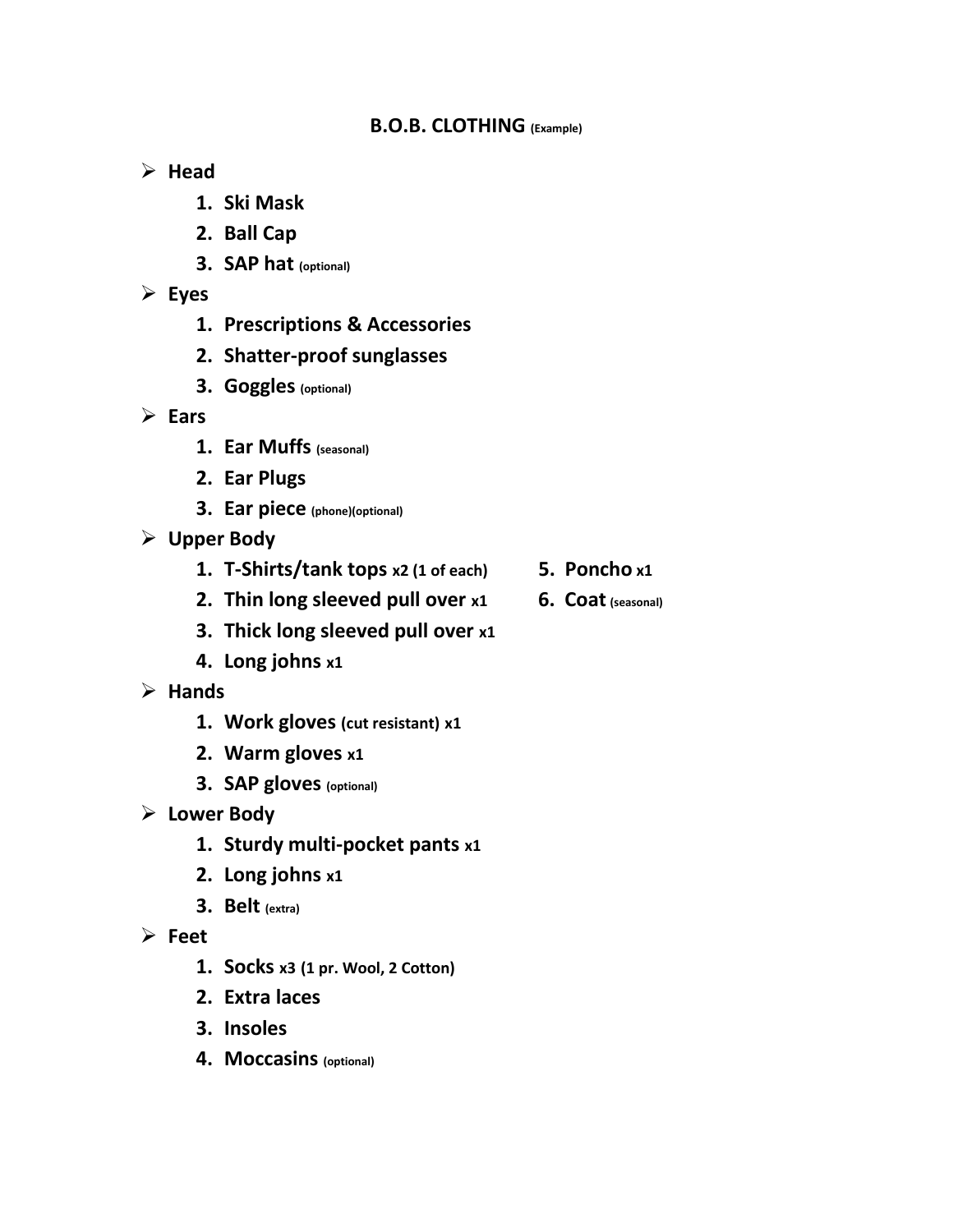# **Appendix B**

### **B.O.B. & Home Hygiene**

- **Toilet Paper**
- **Toothpaste & Toothbrush**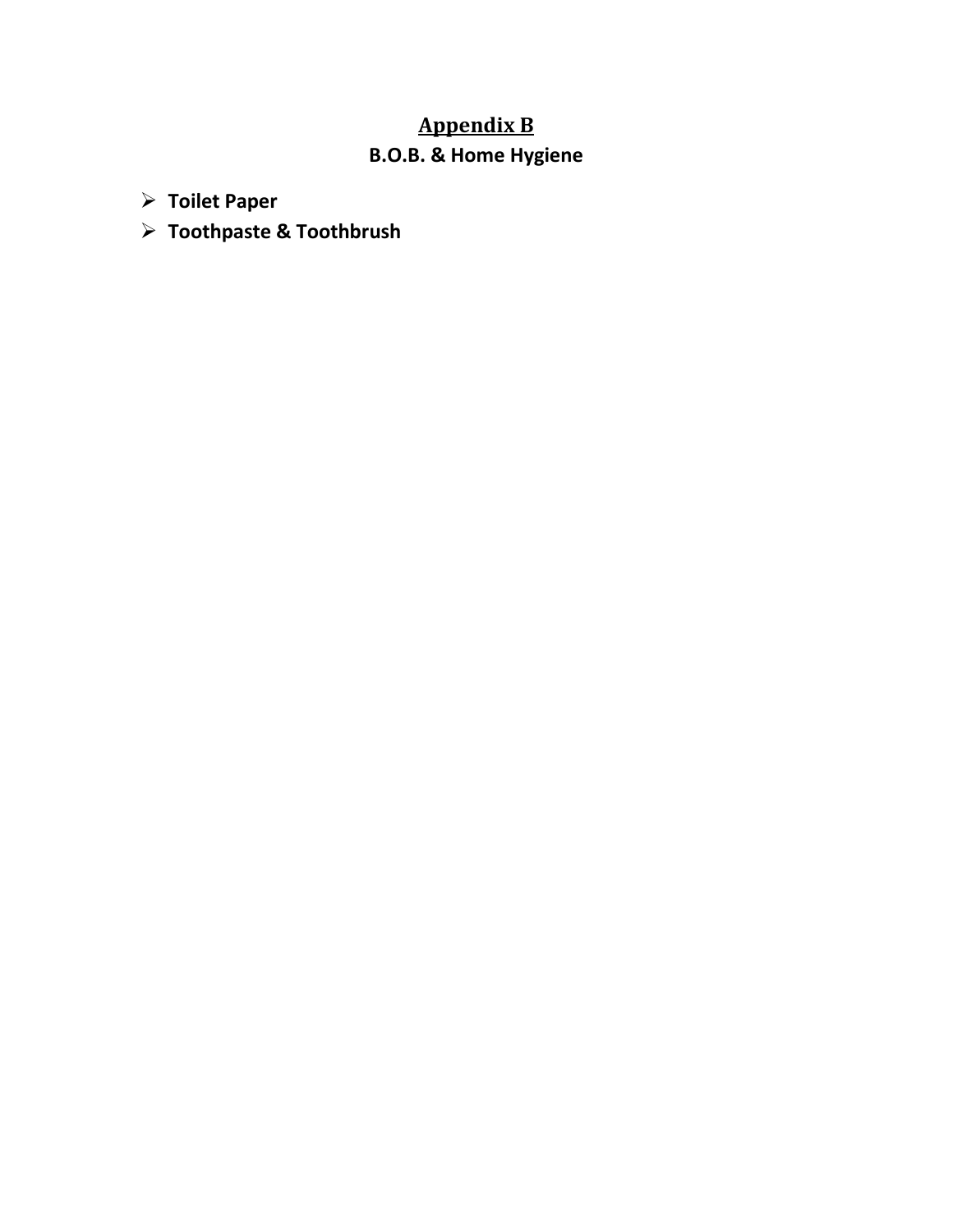# **Appendix C B.O.B. & Home FOOD**

**Water** 

**Sterno & accessories**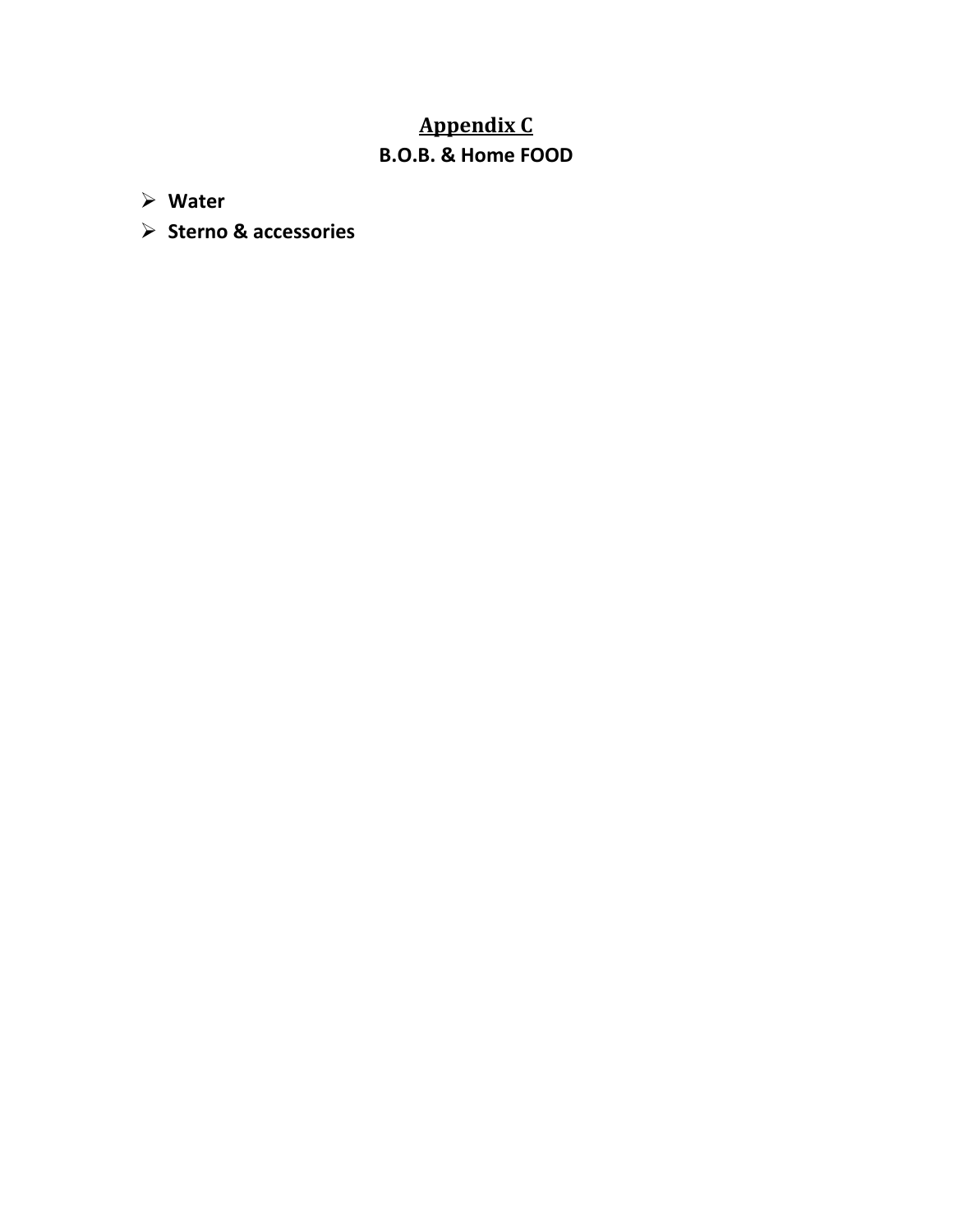# **Appendix D B.O.B. & Home TOOLS**

**Leatherman**

**Stubby Hammer**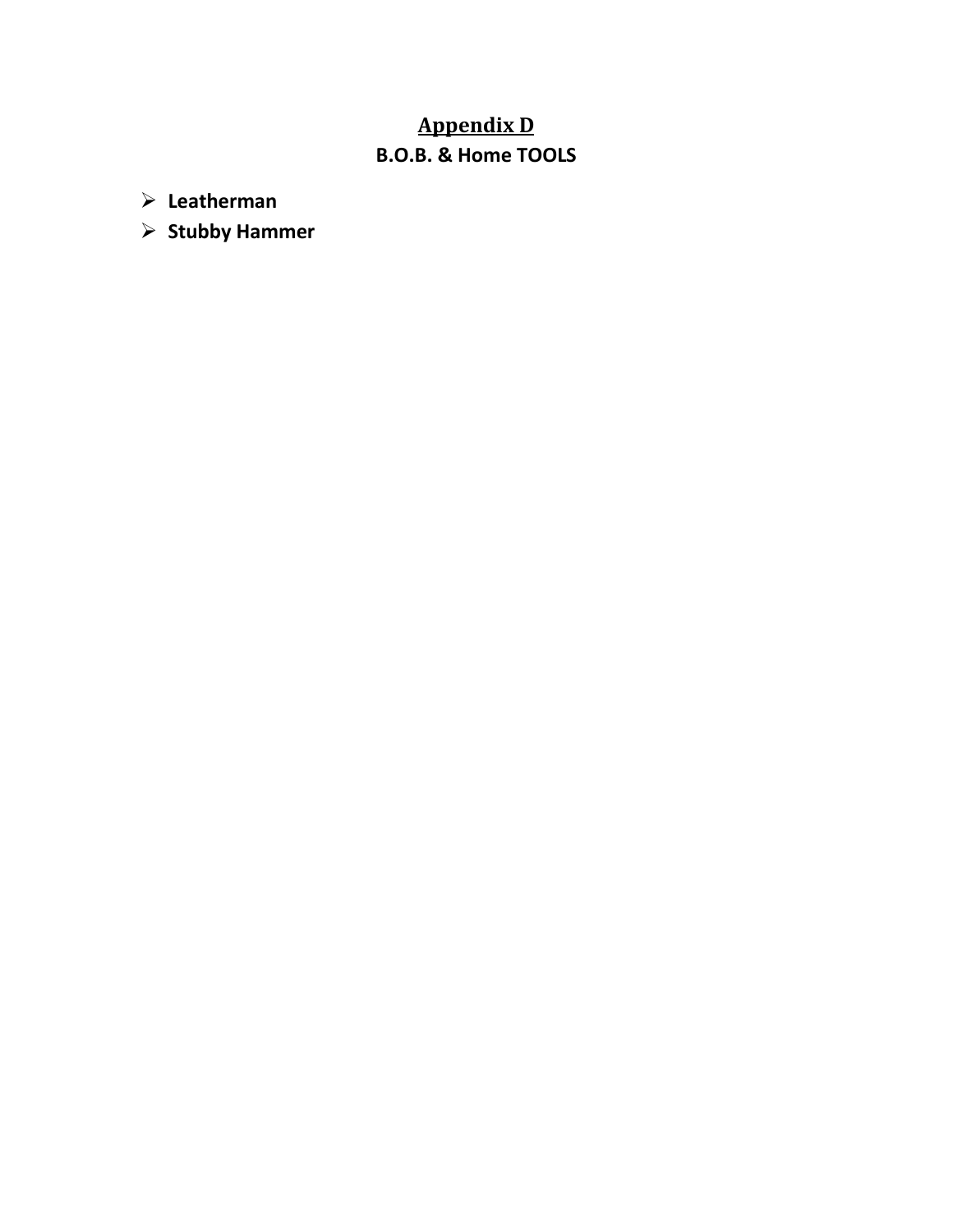# **Appendix E B.O.B. & Home EQUIPMENT**

**Tent**

**Fire Extinguisher**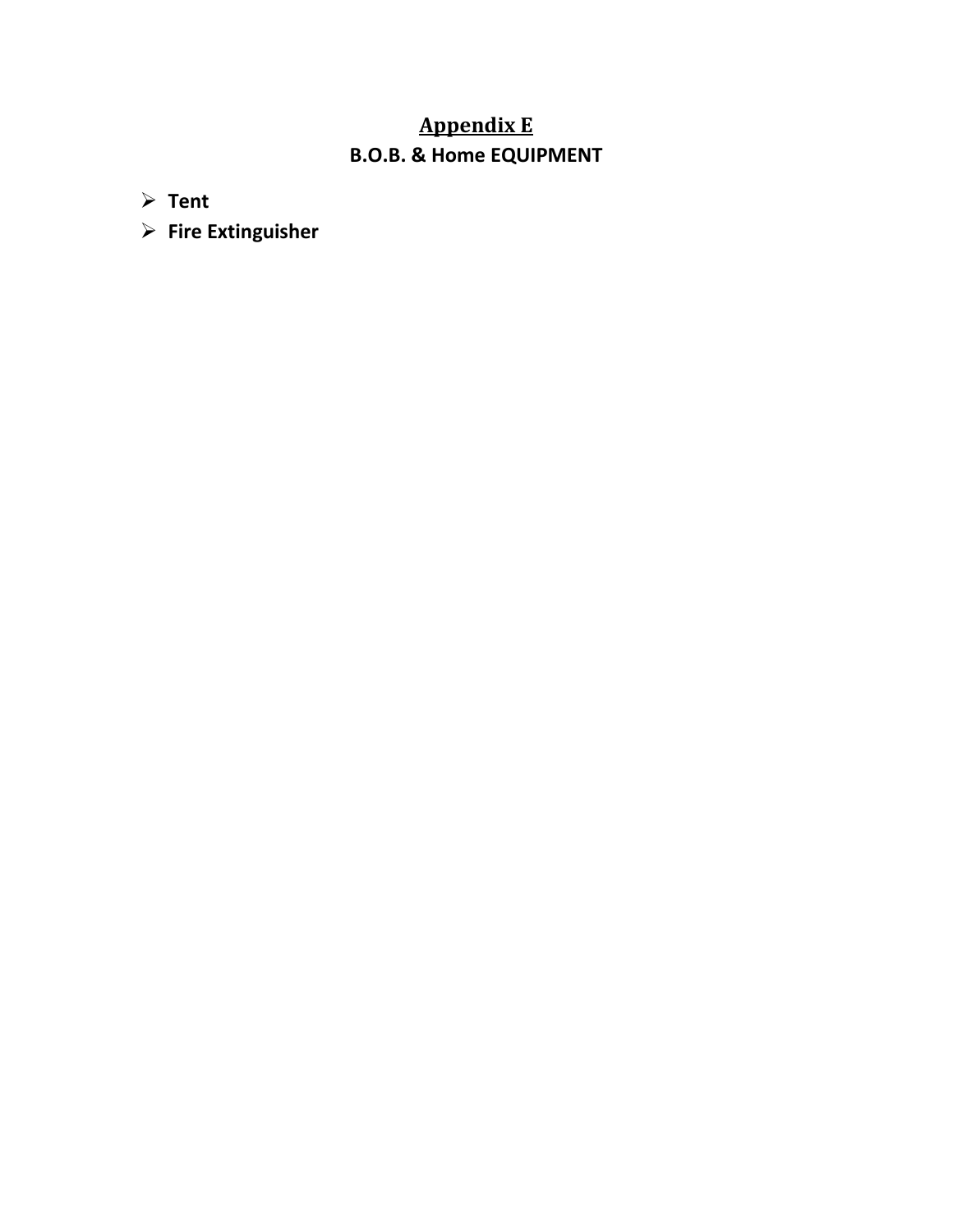# **Appendix F B.O.B. & Home WEAPONS**

**Knife**

**Pepper Spray**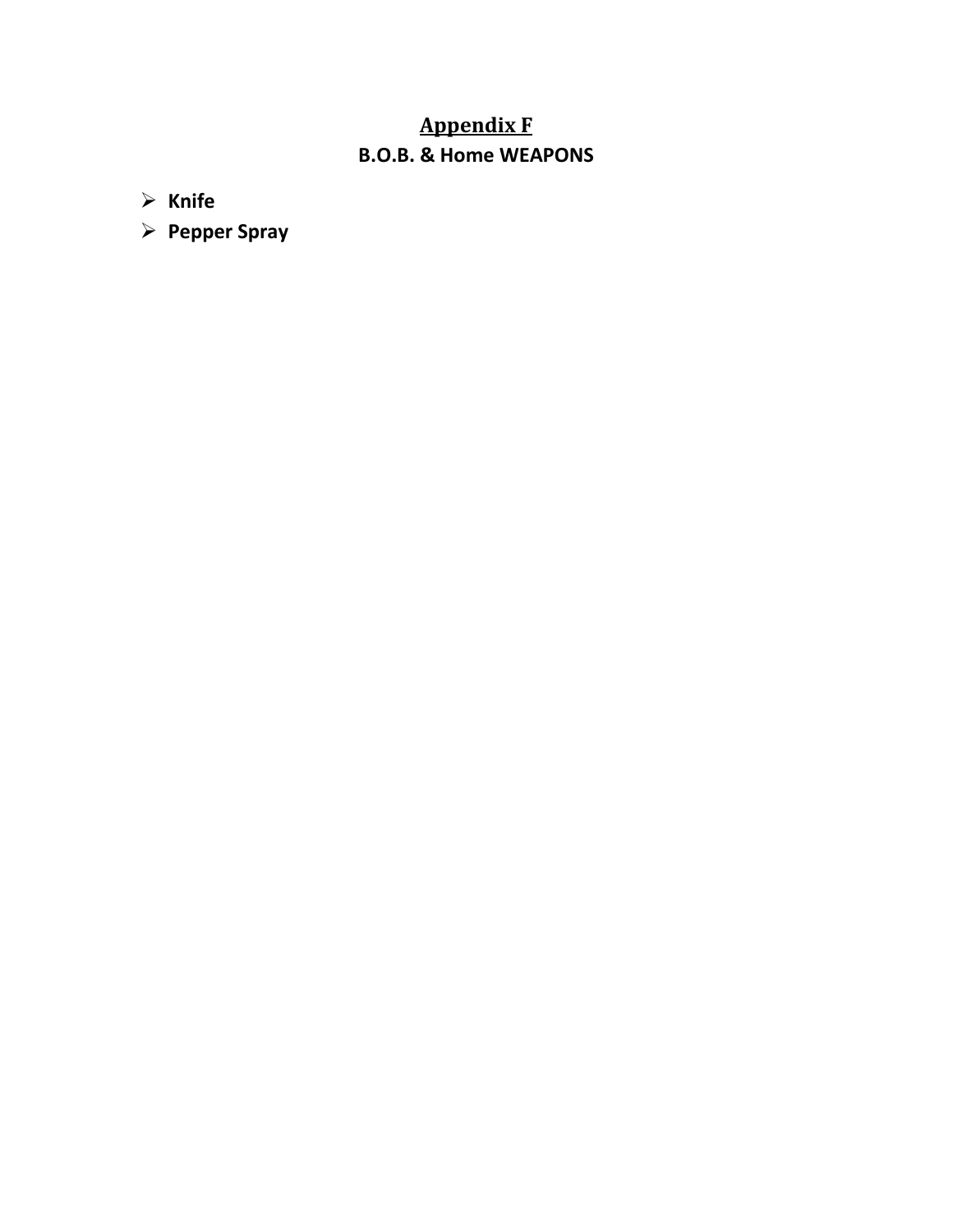# **Appendix G B.O.B. & Home FIRST AID**

**First Aid Kit**

**Saline Solution**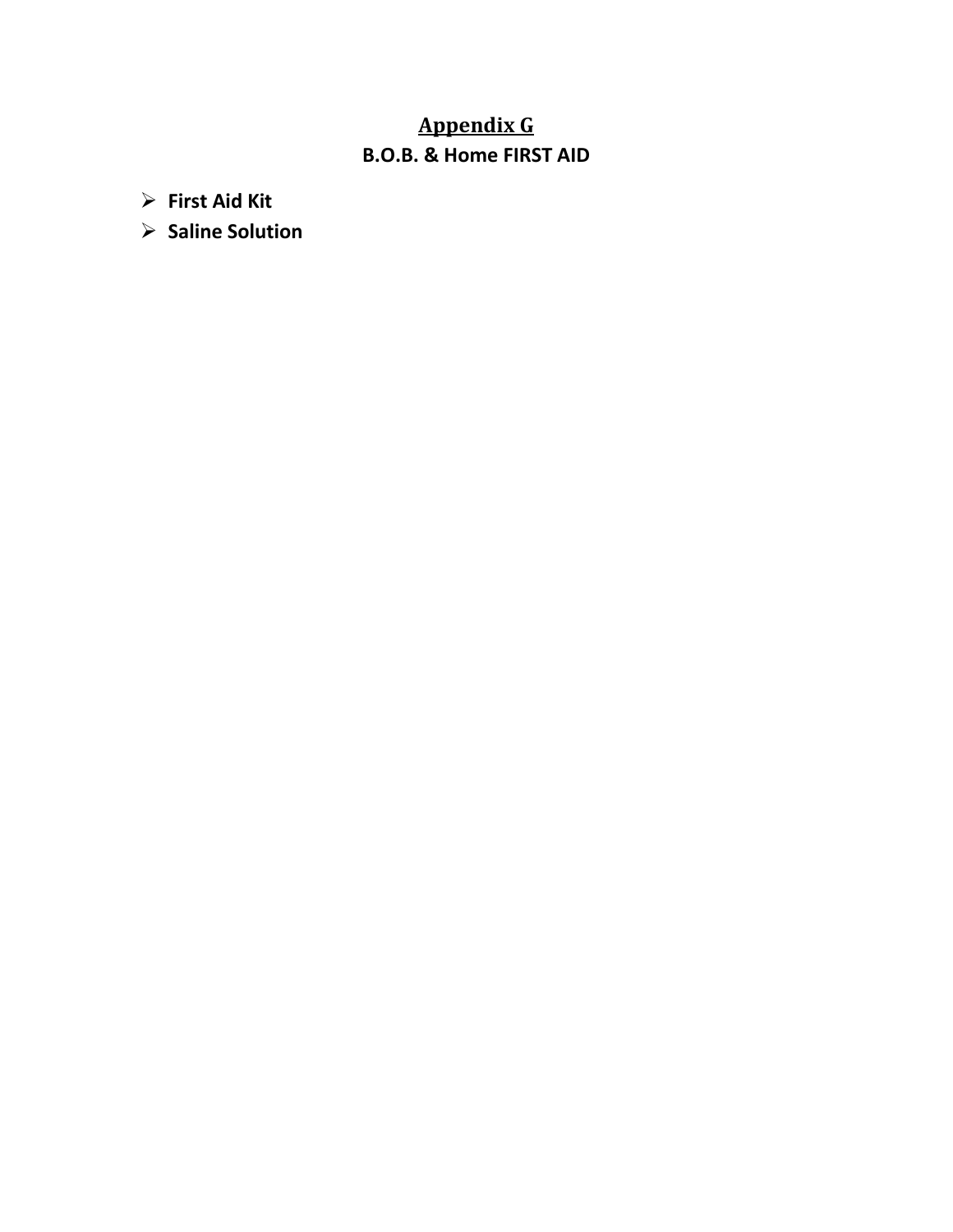# **Appendix H SKILLS**

**CPR**

**Fire Building**